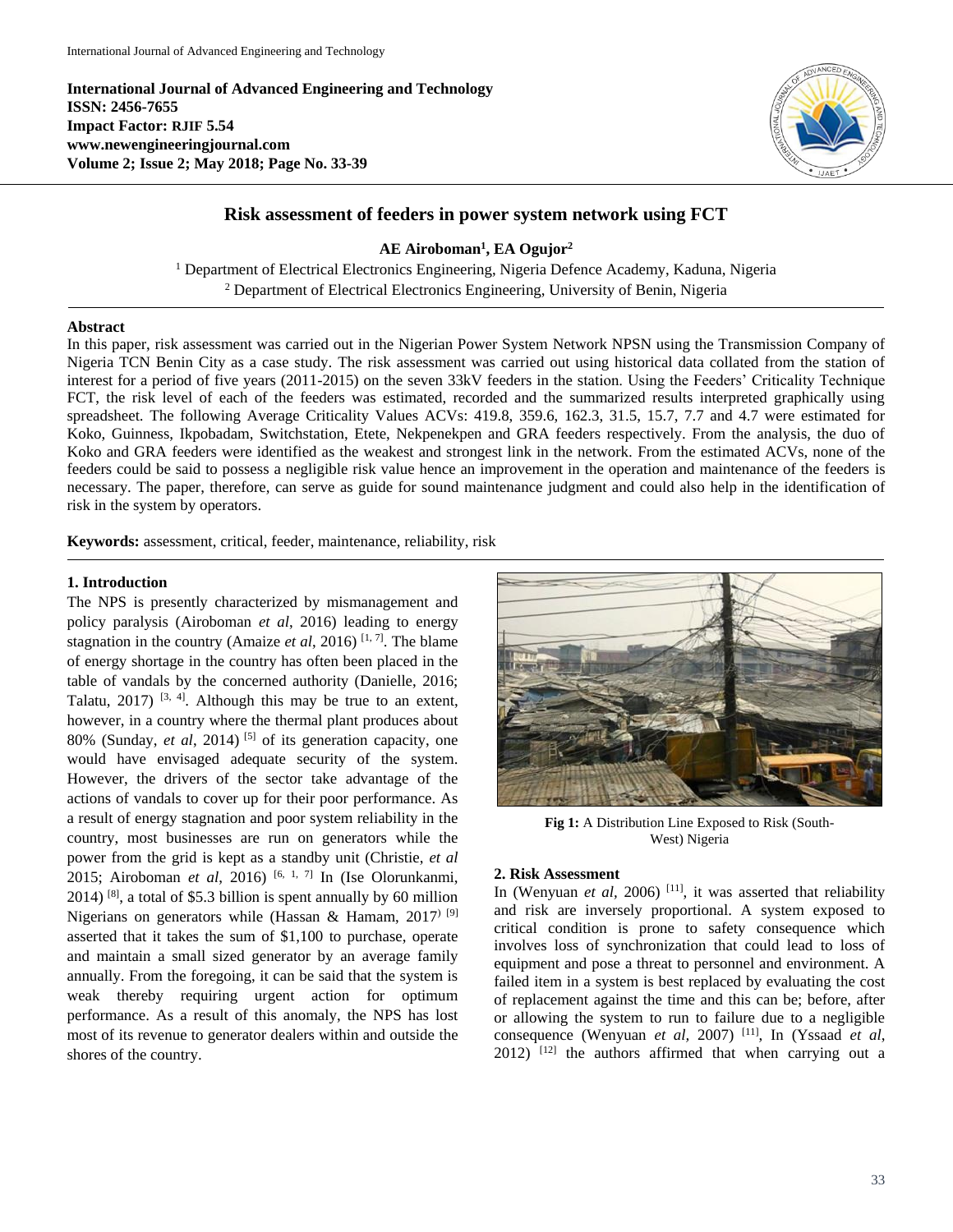criticality analysis on a system or equipment, an existing failure data could either be used or by experience from a crew who understands the system. Risk assessment and evaluation should, therefore, be included in reliability studies for the purpose of robustness as well as for a sound maintenance judgment (Selvik & Aven, 2011) [13]. Furthermore, (Yang *et al*, 2016) [14] identified that the present risk evaluation method according to literatures is not robust enough owing to varying conditions, these conditions according to (Bruno *et al*, 2010) [15] are inadequacy and insecurity of the system because the obtained result may not be used for a general risk assessment of the system, however, (Li, 2005) affirms that if the system indices is based on historical failure data then such analysis can be said to be adequate because it factors into consideration both adequacy and security. From the foregoing, it is evident that risk assessment study is paramount based on the gap in literatures (Airoboman *et al*, 2017; Jose *et al*, 2001) [18] and especially in Nigeria where only little work has been done in this area. This paper, therefore, will determine how critical are the 33kV feeders that emanates from the Transmission Company of Nigeria, Benin City based on historical data using quantitative technique.



**Fig 2:** A Transmission Line Exposed to Risk (North-West) Nigeria

#### **3. Methodology**

Five years historical data was collated from the logbooks of TCN, Benin City. The FCT was calculated using the

calculated indices of reliability. The obtained results was summarized using a 5\*5 matrix and eventually, the ACV was determined from the developed matrix. Equations 1-5 were used in the study to determine the various parameters of interest of the individual feeders. Generally,

$$
RPN = 0 \times S \times D \tag{1}
$$

$$
F_c = F_l \times F_{LOF} \tag{2}
$$

$$
F_i = 1 - e \left[ -t \sum_{i=1}^t \lambda_i \right] \tag{3}
$$

$$
F_{LOF} = T_{OH} - e \left[ -t \sum_{i=1}^{N} \lambda_i * T_{OH} \right]
$$
\n(4)

$$
Reliability = \frac{T_{OH} - D_T}{T_{OH}} \tag{5}
$$

- RPN = Risk Priority Number O = Failure Occurrence
- $S =$  Failure Severity
- $D =$  failure Detectability
- $F_C$  = Feeder's Criticality
- $S_i$  = Feeder's Importance
- $F_{\text{LOF}}$  = System's Likelihood of Failure
- $T<sub>OH</sub> = Total Operation Hour$

How important a feeders is, happens to be a function of the occurrence of failure i.e the bigger the probability of failure, the more important the feeder. Failure in a feeder is also said to be severe if it is difficult to detect. The more difficult it is to detect a failure, the longer the downtime. For the purpose of this research, therefore, it was assumed

that the likelihood of failure in the feeder is a function of downtime. This study utilizes the historical data approach in accordance with (Bruno *et al*, 2010) [15] to determine the criticality of the feeders. The paper, therefore, utilizes results from the reliability indices to determine the risk level of GRA, Koko, Guinness, Nekpenekpen, Switchstation, Etete and Ikpobadam feeders respectively. The numeric values in the 12\*5 matrix is the measure of the probability of failure while the 5\*12 matrix is a function of the feeders likelihood-offailure for the various feeders for five years and finally, a multiplication on these matrices according to equation 6 was carried out. The obtained results was given as a 5\*5 matrix for each of the feeders and the overall results was summarized in Table 2.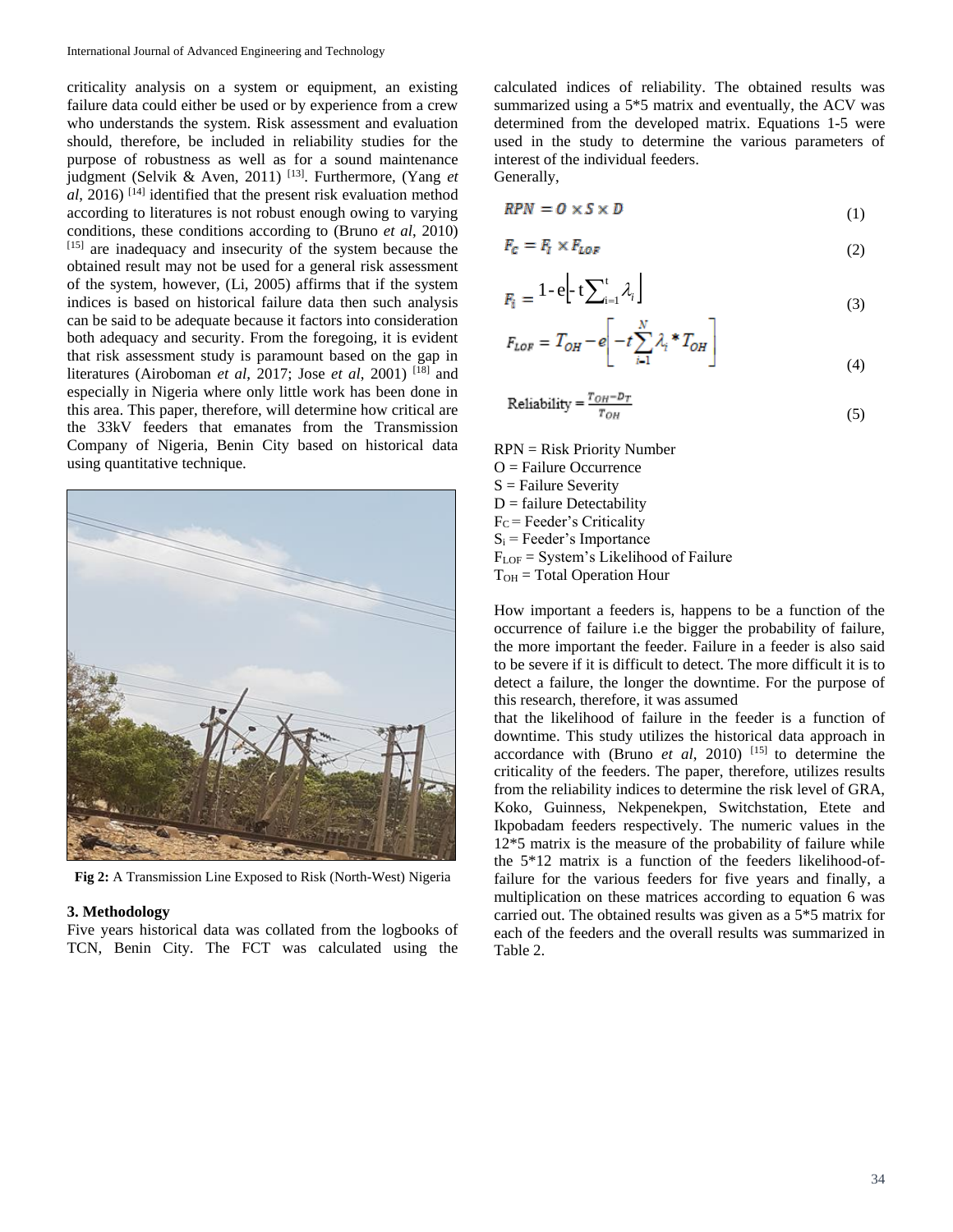| <b>Feeders</b>           | Year | Outage | <b>Downtime</b> | <b>Availability</b> | <b>Reliability</b> |
|--------------------------|------|--------|-----------------|---------------------|--------------------|
| <b>GRA</b>               | 2011 | 3      | 9.3             | 0.9873              | 0.9862             |
| Guinness                 | 2011 | 63     | 148.5           | 0.7506              | 0.7790             |
| Koko                     | 2011 | 41     | 135.7           | 0.7769              | 0.7981             |
| Switching station        | 2011 | 16     | 19.8            | 0.9727ssss          | 0.9705             |
| Nekpenekpen              | 2011 | 17     | 9.6             | 0.9869              | 0.9857             |
| Ikpoba dam               | 2011 | 31     | 127.3           | 0.7936              | 0.8106             |
| Etete                    | 2011 | 17     | 17.6            | 0.9758              | 0.9738             |
| <b>GRA</b>               | 2012 | 66     | 153.7           | 0.9842              | 0.9825             |
| Guinness                 | 2012 | 639    | 1878.6          | 0.7376              | 0.7855             |
| koko                     | 2012 | 578    | 2264.8          | 0.6599              | 0.7415             |
| <b>Switching Station</b> | 2012 | 148    | 417.8           | 0.9668              | 0.9523             |
| Nekpenekpen              | 2012 | 163    | 208.8           | 0.9775              | 0.9762             |
| Ikpoba Dam               | 2012 | 291    | 1498            | 0.8097              | 0.8290             |
| Etete                    | 2012 | 262    | 273.5           | 0.9657              | 0.9688             |
| <b>GRA</b>               | 2013 | 139    | 360.5           | 0.9556              | 0.9588             |
| Guinness                 | 2013 | 607    | 2074.1          | 0.7198              | 0.7632             |
| Koko                     | 2013 | 621    | 2784.5          | 0.5767              | 0.6821             |
| <b>Switching Station</b> | 2013 | 157    | 476.3           | 0.9548              | 0.9456             |
| Nekpenekpen              | 2013 | 124    | 342.1           | 0.9688              | 0.9609             |
| Ikpoba DAM               | 2013 | 342    | 1583.4          | 0.7954              | 0.8192             |
| Etete                    | 2013 | 360    | 651.6           | 0.9233              | 0.9256             |
| <b>GRA</b>               | 2014 | 112    | 159.1           | 0.9794              | 0.9818             |
| Guinness                 | 2014 | 475    | 2122.2          | 0.7099              | 0.7577             |
| Koko                     | 2014 | 625    | 1984.9          | 0.7081              | 0.7734             |
| <b>Switching Station</b> | 2014 | 280    | 398             | 0.9610              | 0.9546             |
| Nekpenekpen              | 2014 | 134    | 249.6           | 0.9710              | 0.9715             |
| Ikpoba Dam               | 2014 | 293    | 1045.8          | 0.8989              | 0.8806             |
| Etete                    | 2014 | 348    | 291.6           | 0.9647              | 0.9667             |
| <b>GRA</b>               | 2015 | 54     | 63.7            | 0.9957              | 0.9913             |
| Guinness                 | 2015 | 103    | 573             | 0.9328              | 0.9215             |
| Koko                     | 2015 | 162    | 812             | 0.9495              | 0.8887             |
| <b>Switching Station</b> | 2015 | 76     | 179             | 0.9802              | 0.9755             |
| Nekpenekpen              | 2015 | 42     | 128             | 0.9813              | 0.9825             |
| Ikpoba DAM               | 2015 | 109    | 506.7           | 0.9632              | 0.9306             |
| Etete                    | 2015 | 91     | 92.3            | 0.9958              | 0.9873             |

**Table 1:** Reliability Values of the Feeders

$$
S_C = \begin{bmatrix}\n1-e^{\int_{-t}^{t} \sum_{i=1}^{t} \lambda_i} & \cdots & 1-e^{\int_{-t}^{t} \sum_{i=1}^{t} \lambda_i} & \cdots & 1-e^{\int_{-t}^{t} \sum_{i=1}^{t} \lambda_i} \\
\vdots & \vdots & \ddots & \vdots & \vdots \\
\vdots & \vdots & \ddots & \vdots & \vdots \\
\vdots & \vdots & \vdots & \ddots & \vdots \\
\vdots & \vdots & \vdots & \vdots & \vdots \\
\vdots & \vdots & \vdots & \vdots & \vdots \\
\vdots & \vdots & \vdots & \vdots & \vdots \\
\vdots & \vdots & \vdots & \vdots & \vdots \\
\vdots & \vdots & \vdots & \vdots & \vdots \\
\vdots & \vdots & \vdots & \vdots & \vdots \\
\vdots & \vdots & \vdots & \vdots & \vdots \\
\vdots & \vdots & \vdots & \vdots & \vdots \\
\vdots & \vdots & \vdots & \vdots & \vdots \\
\vdots & \vdots & \vdots & \vdots & \vdots \\
\vdots & \vdots & \vdots & \vdots & \vdots \\
\vdots & \vdots & \vdots & \vdots & \vdots \\
\vdots & \vdots & \vdots & \vdots & \vdots \\
\vdots & \vdots & \vdots & \vdots & \vdots \\
\vdots & \vdots & \vdots & \vdots & \vdots \\
\vdots & \vdots & \vdots & \vdots & \vdots \\
\vdots & \vdots & \vdots & \vdots & \vdots \\
\vdots & \vdots & \vdots & \vdots & \vdots \\
\vdots & \vdots & \vdots & \vdots & \vdots \\
\vdots & \vdots & \vdots & \vdots & \vdots \\
\vdots & \vdots & \vdots & \vdots & \vdots \\
\vdots & \vdots & \vdots & \vdots & \vdots \\
\vdots & \vdots & \vdots & \vdots & \vdots \\
\vdots & \vdots & \vdots & \vdots & \vdots \\
\vdots & \vdots & \vdots & \vdots & \vdots \\
\vdots & \vdots & \vdots & \vdots & \vdots \\
\vdots & \vdots & \vdots & \vdots & \vdots \\
\vdots & \vdots & \vdots & \vdots & \vdots \\
\vdots & \vdots & \vdots & \vdots & \vdots \\
\vdots & \vdots & \vdots & \vdots & \vd
$$

 *N OH OH N OH i OH N OH i OH N OH iOH N OH i OH N OH iOH T <sup>e</sup> t T T <sup>e</sup> t T <sup>e</sup> t T T <sup>e</sup> t T T <sup>e</sup> t T T <sup>e</sup> t T* 1 1 1 1 1 1 \*\* \* \* \* (6)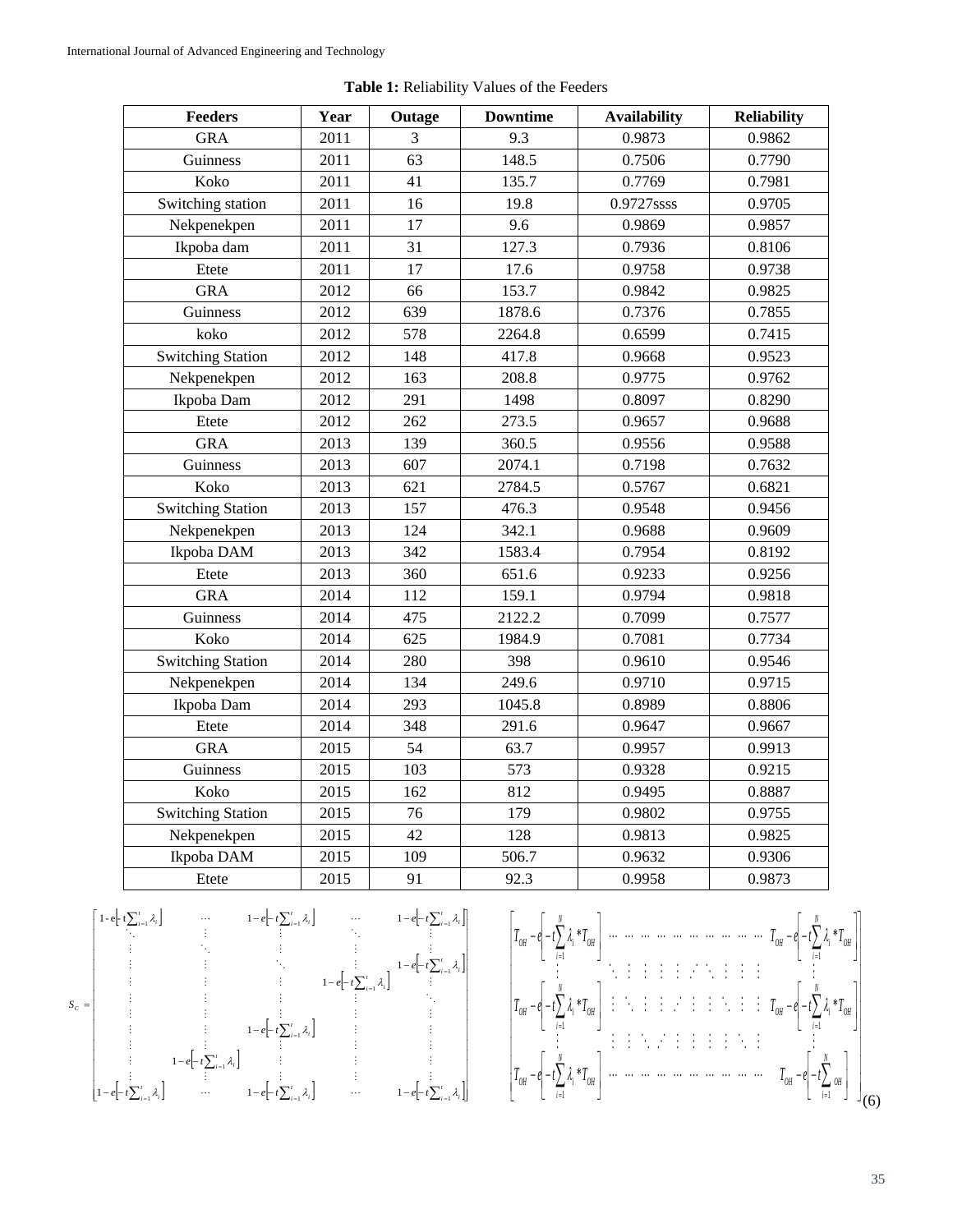|              | 0.0215                 | 0.0000                      | $0.0235$ $0.0326$ $0.0210$  |                             |                            |                                 | 0.1300                              |                                   |                                           | 0.1223 0.1787 0.1333 0.1362 |                                                  |
|--------------|------------------------|-----------------------------|-----------------------------|-----------------------------|----------------------------|---------------------------------|-------------------------------------|-----------------------------------|-------------------------------------------|-----------------------------|--------------------------------------------------|
|              |                        |                             |                             |                             |                            |                                 |                                     |                                   |                                           |                             |                                                  |
|              |                        | 0.0156                      |                             |                             |                            |                                 |                                     | 0.1879                            |                                           |                             |                                                  |
|              |                        | $\sim$                      | 0.1022                      |                             |                            |                                 |                                     | $\mathcal{A}_{\mathcal{A}}$       | 0.1754                                    |                             |                                                  |
|              |                        |                             | $\sim$                      | 0.0012                      |                            |                                 |                                     |                                   | $\mathcal{F}_{\mathcal{F}_{\mathcal{G}}}$ | 0.1775                      |                                                  |
|              |                        |                             |                             | $\sim$                      | 0.0185                     |                                 |                                     |                                   |                                           |                             |                                                  |
| $G_{LOF} =$  |                        |                             |                             |                             |                            | $NK_{LOF}$ =                    |                                     |                                   |                                           |                             | 0.0001                                           |
|              |                        |                             |                             |                             |                            |                                 |                                     |                                   |                                           |                             |                                                  |
|              |                        |                             |                             |                             |                            |                                 |                                     |                                   |                                           |                             |                                                  |
|              |                        |                             |                             |                             |                            |                                 |                                     |                                   |                                           |                             |                                                  |
|              |                        |                             |                             |                             |                            |                                 |                                     |                                   |                                           |                             |                                                  |
|              | 0.0138                 | .                           |                             | $\cdots$                    | 0.0095                     |                                 |                                     |                                   |                                           |                             |                                                  |
|              | $\lceil 0.2190 \rceil$ | 0.1484                      |                             |                             | $0.1528$ $0.2168$ $0.1921$ |                                 | 0.0295                              |                                   |                                           | $\cdots$                    | 0.0266                                           |
|              |                        |                             |                             |                             |                            |                                 | 0.0225                              | 0.0176                            | 0.0141                                    | 0.0266                      | $0.0231$ ]                                       |
|              |                        | 0.3991                      |                             |                             |                            |                                 |                                     |                                   |                                           |                             |                                                  |
|              |                        | $\mathcal{L}_{\mathcal{A}}$ | 0.1923                      |                             |                            |                                 |                                     | $0.0128\,$                        | ٠.                                        |                             |                                                  |
|              |                        |                             | $\mathcal{A}_{\mathcal{A}}$ | 0.2833                      |                            |                                 |                                     |                                   | $0.0080\,$                                | $\ddotsc$                   |                                                  |
|              |                        |                             |                             | $\ddot{\phantom{a}}$ .      | 0.1126                     |                                 |                                     |                                   | ÷.                                        | 0.00256                     |                                                  |
| $GU_{LOF}$ = |                        |                             |                             |                             |                            |                                 |                                     |                                   |                                           | ٠.                          |                                                  |
|              |                        |                             |                             |                             |                            | $IK_{LOF}$ =                    |                                     |                                   |                                           |                             | 0.0339                                           |
|              |                        |                             |                             |                             |                            |                                 |                                     |                                   |                                           |                             |                                                  |
|              |                        |                             |                             |                             |                            |                                 |                                     |                                   |                                           |                             |                                                  |
|              |                        |                             |                             |                             |                            |                                 |                                     |                                   |                                           |                             |                                                  |
|              |                        |                             |                             |                             |                            |                                 |                                     |                                   |                                           |                             |                                                  |
|              | 0.2210                 | .                           |                             | $\ldots$                    | 0.0095                     |                                 |                                     |                                   |                                           |                             |                                                  |
|              | 0.1022                 | 0.0060                      | 0.0408                      | 0.0385                      | 0.0374                     |                                 | 0.01894                             |                                   |                                           | $\ddotsc$                   | 0.0754                                           |
|              |                        |                             |                             |                             |                            |                                 |                                     |                                   |                                           |                             |                                                  |
|              |                        | 0.0077                      |                             |                             |                            |                                 | 0.0220                              | 0.0424                            | 0.0193                                    | 0.0134                      | 0.0290                                           |
|              |                        | $\ddot{\phantom{a}}$ .      | 0.0405                      |                             |                            |                                 |                                     |                                   |                                           |                             |                                                  |
|              |                        |                             | $\mathcal{L}_{\mathcal{A}}$ | 0.0455                      |                            |                                 |                                     | 0.0667                            |                                           |                             |                                                  |
|              |                        |                             |                             | ÷.                          | 0.0022                     |                                 |                                     |                                   |                                           |                             |                                                  |
| $SS_{LOF}$ = |                        |                             |                             |                             |                            |                                 |                                     | ÎΥ.                               | 0.0080                                    |                             |                                                  |
|              |                        |                             |                             |                             |                            |                                 |                                     |                                   | $\ddot{\phantom{a}}$                      | 0.0278                      |                                                  |
|              |                        |                             |                             |                             |                            |                                 |                                     |                                   |                                           | $\mathcal{F}_{\mathcal{L}}$ | 0.0064                                           |
|              |                        |                             |                             |                             |                            | $ET_{LOF}$ =                    |                                     |                                   |                                           |                             |                                                  |
|              |                        |                             |                             |                             |                            |                                 |                                     |                                   |                                           |                             |                                                  |
|              |                        |                             |                             |                             |                            |                                 |                                     |                                   |                                           |                             |                                                  |
|              | 0.0295                 |                             |                             | $\cdots$                    | 0.0266                     |                                 |                                     |                                   |                                           |                             |                                                  |
|              |                        |                             |                             |                             |                            |                                 |                                     |                                   |                                           |                             |                                                  |
|              | $\lceil 0.1528\rceil$  |                             | 0.1484 0.2732               | 0.3287                      | 0.3173                     |                                 |                                     |                                   |                                           |                             |                                                  |
|              |                        | -91                         |                             |                             |                            |                                 | 0.01894                             | .                                 | $\cdots$                                  | $\cdots$                    | 0.0754                                           |
|              |                        | 0.2533                      |                             |                             |                            |                                 |                                     |                                   |                                           |                             |                                                  |
|              |                        | $\mathcal{O}_{\mathcal{A}}$ | 0.3183                      |                             |                            | $\lceil 0.0 \rceil$<br>$\cdots$ | $\cdots$<br>$\ldots$                | 30.0                              |                                           |                             |                                                  |
|              |                        |                             | $\mathcal{L}_{\mathcal{L}}$ | 0.1682                      |                            | ÷                               | 13.1<br>÷                           | in a<br>17.6                      |                                           |                             | ÷<br>30.5                                        |
|              |                        |                             |                             | $\mathcal{O}_{\mathcal{A}}$ |                            | $G_i =$ :<br>- 90               | 13.5<br>$\mathcal{L}_{\mathcal{L}}$ | $\mathcal{A}_{\mathcal{A}}$<br>٠. | 0.0                                       | ÷                           | 101.0<br>$\mathbb{R}^n$                          |
| $KO_{LOF} =$ |                        |                             |                             |                             | 0.0524                     | ÷<br>0.8<br>6.7<br>$\ldots$     |                                     |                                   | 5.5<br>$\cdots$<br>$\ldots$               | 5.3<br>0.6<br>$\dots$       | $\langle \cdot \rangle$<br>÷.<br>$\ldots$<br>0.0 |
|              |                        |                             |                             |                             |                            |                                 |                                     |                                   |                                           |                             |                                                  |
|              |                        |                             |                             |                             |                            | 0.0                             | $\cdots$                            | 138.0<br>$\ldots$                 | $\cdots$                                  |                             |                                                  |
|              |                        |                             |                             |                             |                            | ÷                               | ÷                                   | 144.8                             |                                           |                             | 91.9<br>÷                                        |
|              |                        |                             |                             |                             |                            |                                 |                                     |                                   | 136.8                                     |                             |                                                  |
|              |                        |                             |                             |                             |                            | $GU_i =$ :                      | 167.1<br>in Brit                    | $\mathcal{A}_1$<br>٦.             | $\mathcal{A}_{\mathcal{A}}$<br>186.3      | ÷                           | 382.2<br>÷                                       |
|              | 0.2019                 | $\cdots$                    | $\ldots$                    | $\ldots$                    | 0.1208                     | $\mathcal{L}^{\mathcal{L}}$     | 105.0                               |                                   | Ĥ.<br>Ĥ.                                  | ÷<br>223.3<br>256.6         | $\mathcal{A}_1$<br>÷                             |
|              |                        |                             |                             |                             |                            | 129.1                           | $\cdots$<br>$\ldots$                |                                   | $\ldots$                                  | 4.9<br>$\cdots$             | $\sim 100\,$ km $^{-1}$ and $\sim 100\,$<br>0.0  |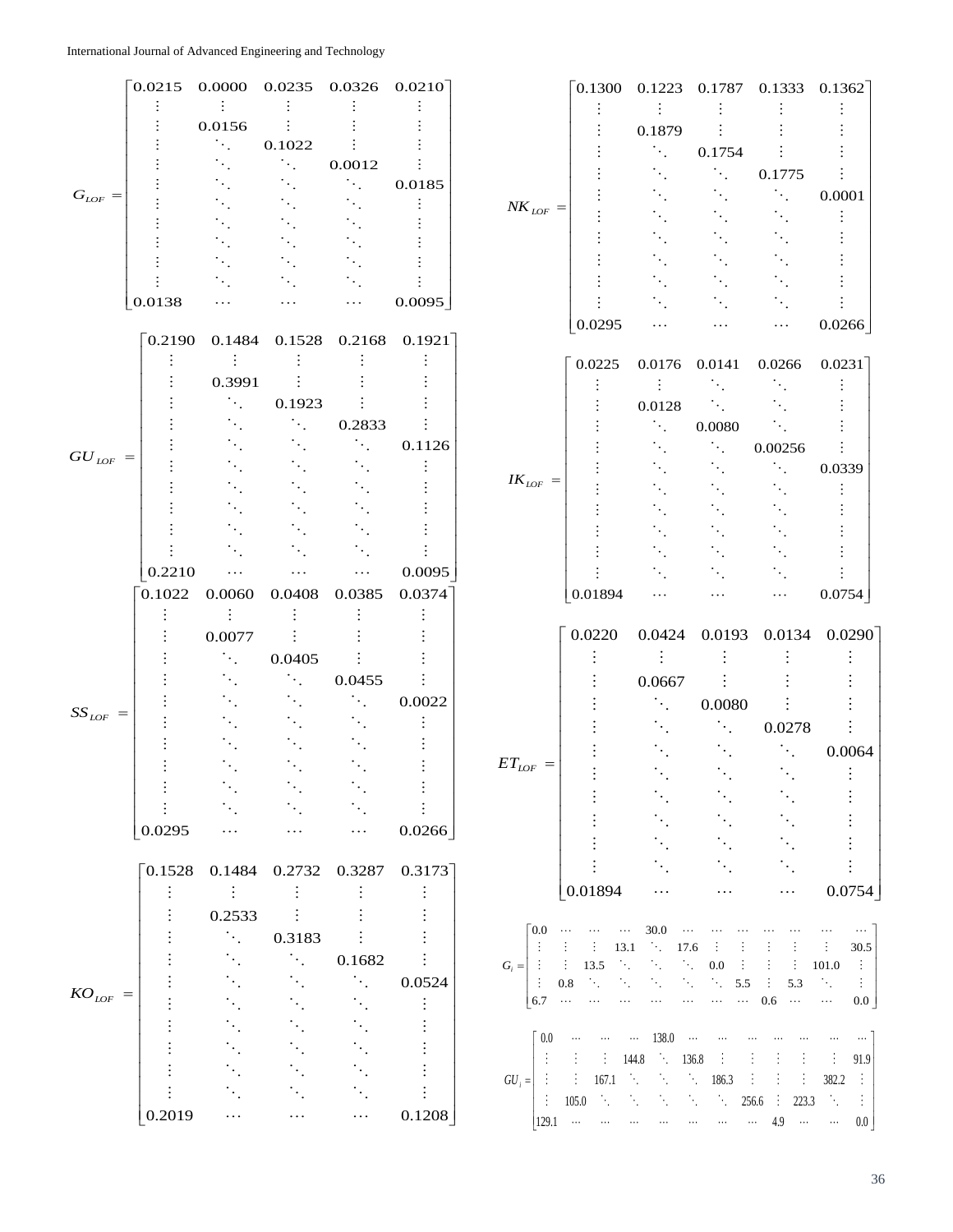International Journal of Advanced Engineering and Technology

| $KO_i = \begin{bmatrix} 0.0 & \cdots & \cdots & \cdots & 117.0 & \cdots & \cdots & \cdots & \cdots & \cdots & \cdots & \cdots \\ \vdots & \vdots & \vdots & 159.5 & \ddots & 226.7 & \vdots & \vdots & \vdots & \vdots & \vdots & 141.7 \\ \vdots & \vdots & 213.9 & \ddots & \ddots & \ddots & \ddots & 155.8 & \vdots & \vdots & \vdots & 419.1 & \vdots \\ \vdots & 97.9 & \ddots & \ddots & \ddots & \ddots & \ddots & 116.1 & \vdots &$        |  |  |  |  |  |  |
|-----------------------------------------------------------------------------------------------------------------------------------------------------------------------------------------------------------------------------------------------------------------------------------------------------------------------------------------------------------------------------------------------------------------------------------------------------|--|--|--|--|--|--|
|                                                                                                                                                                                                                                                                                                                                                                                                                                                     |  |  |  |  |  |  |
|                                                                                                                                                                                                                                                                                                                                                                                                                                                     |  |  |  |  |  |  |
|                                                                                                                                                                                                                                                                                                                                                                                                                                                     |  |  |  |  |  |  |
|                                                                                                                                                                                                                                                                                                                                                                                                                                                     |  |  |  |  |  |  |
| $SS_i = \begin{bmatrix} 0.0 & \cdots & \cdots & \cdots & 198.0 & \cdots & \cdots & \cdots & \cdots & \cdots & \cdots & \cdots \\ \vdots & \vdots & \vdots & 60.6 & \ddots & 63.6 & \vdots & \vdots & \vdots & \vdots & \vdots & 7.3 \\ \vdots & \vdots & 27.2 & \ddots & \ddots & \ddots & 16.2 & \vdots & \vdots & 163.5 & \vdots \\ \vdots & 54.3 & \ddots & \ddots & \ddots & \ddots & \ddots & \ddots & 12.4 & \vdots & 9.7 & \ddots & \vd$     |  |  |  |  |  |  |
|                                                                                                                                                                                                                                                                                                                                                                                                                                                     |  |  |  |  |  |  |
|                                                                                                                                                                                                                                                                                                                                                                                                                                                     |  |  |  |  |  |  |
|                                                                                                                                                                                                                                                                                                                                                                                                                                                     |  |  |  |  |  |  |
|                                                                                                                                                                                                                                                                                                                                                                                                                                                     |  |  |  |  |  |  |
|                                                                                                                                                                                                                                                                                                                                                                                                                                                     |  |  |  |  |  |  |
|                                                                                                                                                                                                                                                                                                                                                                                                                                                     |  |  |  |  |  |  |
| $N K_i = \begin{bmatrix} 0.0 & \cdots & \cdots & \cdots & 16.7 & \cdots & \cdots & \cdots & \cdots & \cdots & \cdots & \cdots \\ \vdots & \vdots & \vdots & 1.9 & \ddots & 24.9 & \vdots & \vdots & \vdots & \vdots & \vdots & 22.6 \\ \vdots & \vdots & 5.4 & \ddots & \ddots & \ddots & 7.9 & \vdots & \vdots & \vdots & 24.1 & \vdots \\ \vdots & 29.5 & \ddots & \ddots & \ddots & \ddots & \ddots & 32.1 & \vdots & 13.9 & \ddots & \vdots \\$ |  |  |  |  |  |  |
|                                                                                                                                                                                                                                                                                                                                                                                                                                                     |  |  |  |  |  |  |
|                                                                                                                                                                                                                                                                                                                                                                                                                                                     |  |  |  |  |  |  |

|  |                |  |  |  |  | $\begin{bmatrix} 0.0 & \cdots & \cdots & \cdots & 51.6 & \cdots & \cdots & \cdots & \cdots & \cdots & \cdots & \cdots \end{bmatrix}$  |  |
|--|----------------|--|--|--|--|---------------------------------------------------------------------------------------------------------------------------------------|--|
|  |                |  |  |  |  | $\vert$ : : : 8.1 . 29.6 : : : : : : 7.6                                                                                              |  |
|  |                |  |  |  |  | $ET_i =$ $\begin{vmatrix} \vdots & \vdots & 31.0 & \ddots & \ddots & 19.5 & \vdots & \vdots & 224.4 & \vdots \end{vmatrix}$           |  |
|  |                |  |  |  |  | $\begin{vmatrix} \vdots & 15.2 & \ddots & \ddots & \ddots & \ddots & \ddots & 16.3 & \vdots & 34.6 & \ddots & \vdots \end{vmatrix}$   |  |
|  | 119.5          |  |  |  |  |                                                                                                                                       |  |
|  |                |  |  |  |  | $\begin{bmatrix} 0.0 & \cdots & \cdots & \cdots & 109.5 & \cdots & \cdots & \cdots & \cdots & \cdots & \cdots & \cdots \end{bmatrix}$ |  |
|  |                |  |  |  |  | $\vert$ : : : 116.8 $\cdot$ 180.2 : : : : : : 73.4                                                                                    |  |
|  |                |  |  |  |  | $ K_i =  $ : : 117.9 63.9 : : : 172.9 :                                                                                               |  |
|  | $\ddot{\cdot}$ |  |  |  |  | $95.1$ $\therefore$ $\therefore$ $\therefore$ $64$ $\therefore$ $71.8$ $\therefore$ $\therefore$ $\vdots$                             |  |
|  |                |  |  |  |  | 91.5        10.9   0.0                                                                                                                |  |

# 4. **Discussion of Results**

## **Table 2:** Table of ACV

| S/N          | <b>Feeders Nomenclature</b> |         |         | <b>Feeder By Feeder Criticality</b> |         |         |                                 | <b>Feeders ACV</b>       |                  |                  |                  |                  |        |
|--------------|-----------------------------|---------|---------|-------------------------------------|---------|---------|---------------------------------|--------------------------|------------------|------------------|------------------|------------------|--------|
|              |                             | 5.195   | 3.542   | 7.471                               | 2.756   | 1.165   |                                 | $\overline{C}$           | $\boldsymbol{S}$ | $\overline{C}$   | $\boldsymbol{S}$ | $N^{\dagger}$    |        |
|              |                             | 3.541   | 4.410   | 6.742                               | 2.337   | 1.102   |                                 | $\boldsymbol{S}$         | $\boldsymbol{S}$ | $\overline{C}$   | $\boldsymbol{S}$ | $\boldsymbol{N}$ |        |
| 1            | <b>GRA</b>                  | 7.813   | 6.735   | 29.004                              | 7.504   | 3.361   | $C_G =$                         | $\overline{C}$           | $\boldsymbol{C}$ | $\overline{C}$   | $\overline{C}$   | $\boldsymbol{S}$ | 4.781  |
|              |                             | 3.222   | 2.336   | 7.502                               | 4.576   | 1.519   |                                 | $\boldsymbol{S}$         | $\boldsymbol{S}$ | $\overline{C}$   | $\boldsymbol{S}$ | $\boldsymbol{N}$ |        |
|              |                             | 1.808   | 0.689   | 2.294                               | 1.260   | 1.170   |                                 | $\boldsymbol{N}$         | $\boldsymbol{N}$ | $\boldsymbol{S}$ | $\boldsymbol{N}$ | $\boldsymbol{N}$ |        |
|              |                             | 5.195   | 3.542   | 7.471                               | 2.756   | 1.165   |                                 | $\overline{C}$           | $\mathcal{C}$    | $\overline{C}$   | $\boldsymbol{C}$ | $S^{\dagger}$    |        |
|              |                             | 3.541   | 4.410   | 6.742                               | 2.337   | 1.102   |                                 | $\overline{C}$           | $\boldsymbol{C}$ | $\boldsymbol{C}$ | $\boldsymbol{C}$ | $\boldsymbol{S}$ |        |
| $\mathbf{2}$ | <b>Guinness</b>             | 7.813   | 6.735   | 29.004                              | 7.504   | 3.361   | $C_{GU} =$                      | $\boldsymbol{C}$         | $\boldsymbol{C}$ | $\boldsymbol{C}$ | $\boldsymbol{C}$ | $\boldsymbol{S}$ | 359.6  |
|              |                             | 3.222   | 2.336   | 7.502                               | 4.576   | 1.519   |                                 | $\boldsymbol{C}$         | $\boldsymbol{C}$ | $\boldsymbol{C}$ | $\boldsymbol{C}$ | $\boldsymbol{S}$ |        |
|              |                             | 1.808   | 0.689   | 2.294                               | 1.260   | 1.170   |                                 | $\boldsymbol{S}$         | $\boldsymbol{S}$ | $\boldsymbol{S}$ | $\boldsymbol{S}$ | $\boldsymbol{N}$ |        |
|              |                             | 225.950 | 342.138 | 387.790                             | 275.011 | 85.385  |                                 | $\overline{S}$           | $\boldsymbol{S}$ | $\boldsymbol{S}$ | $\boldsymbol{S}$ | $N^{^{\prime}}$  |        |
|              |                             | 355.546 | 734.936 | 808.436                             | 543.467 | 229.679 |                                 | $\boldsymbol{S}$         | $\overline{C}$   | $\overline{C}$   | $\overline{C}$   | $\boldsymbol{S}$ |        |
| 3            | Koko                        | 415.839 | 819.155 | 1156.360                            | 661.644 | 284.542 | $C_{KO} =$                      | $\overline{\mathcal{S}}$ | $\overline{C}$   | $\overline{C}$   | $\overline{C}$   | $\boldsymbol{S}$ | 419.8  |
|              |                             | 308.732 | 554.032 | 661.556                             | 539.351 | 226.312 |                                 | $\boldsymbol{S}$         | $\overline{C}$   | $\overline{C}$   | $\overline{C}$   | $\boldsymbol{S}$ |        |
|              |                             | 92.691  | 199.981 | 211.761                             | 184.861 | 190.062 |                                 | $\boldsymbol{N}$         | $\boldsymbol{S}$ | $\boldsymbol{S}$ | $\boldsymbol{S}$ | $\boldsymbol{S}$ |        |
|              |                             | 141.456 | 65.613  | 31.334                              | 42.453  | 20.687  |                                 | $\overline{C}$           | $\overline{C}$   | $\overline{S}$   | $\overline{C}$   | $\boldsymbol{S}$ |        |
|              |                             | 65.817  | 37.497  | 24.491                              | 18.777  | 6.905   |                                 | $\overline{C}$           | $\overline{C}$   | $\boldsymbol{S}$ | $\overline{C}$   | $\boldsymbol{N}$ |        |
| 4            | Switchstation               | 34.029  | 24.504  | 57.142                              | 21.381  | 11.818  | $C_{\scriptscriptstyle S/S} =$  | $\boldsymbol{C}$         | $\boldsymbol{S}$ | $\boldsymbol{C}$ | $\boldsymbol{S}$ | $\boldsymbol{S}$ | 31.5   |
|              |                             | 44.767  | 18.788  | 21.390                              | 25.846  | 15.216  |                                 | $\overline{C}$           | $\boldsymbol{S}$ | $\boldsymbol{S}$ | $\boldsymbol{S}$ | $\boldsymbol{S}$ |        |
|              |                             | 22.176  | 5.973   | 6.509                               | 13.058  | 10.484  |                                 | $\boldsymbol{S}$         | $\boldsymbol{N}$ | $\boldsymbol{N}$ | $\boldsymbol{S}$ | $\boldsymbol{S}$ |        |
|              |                             | 140.023 | 168.714 | 188.709                             | 133.156 | 64.946  |                                 | $\boldsymbol{S}$         | $\overline{C}$   | $\overline{C}$   | $\overline{S}$   | $\overline{S}$   |        |
|              |                             | 179.410 | 312.945 | 284.863                             | 182.785 | 115.253 |                                 | $\overline{C}$           | $\overline{C}$   | $\overline{C}$   | $\boldsymbol{C}$ | $\boldsymbol{S}$ |        |
| 5            | Ikpobadam                   | 204.297 | 284.833 | 364.273                             | 203.261 | 106.089 | $C_{IK} =$                      | $\mathbf C$              | $\boldsymbol{C}$ | $\boldsymbol{C}$ | $\boldsymbol{C}$ | $\boldsymbol{S}$ | 162.3  |
|              |                             | 144.816 | 182.811 | 203.307                             | 148.523 | 77.864  |                                 | $\boldsymbol{S}$         | $\overline{C}$   | $\overline{C}$   | $\boldsymbol{S}$ | $\boldsymbol{S}$ |        |
|              |                             | 62.889  | 95.146  | 81.961                              | 67.625  | 59.967  |                                 | $\boldsymbol{S}$         | $\boldsymbol{S}$ | $\boldsymbol{S}$ | $\boldsymbol{S}$ | $\boldsymbol{S}$ |        |
|              |                             | 6.692   | 5.445   | 15.277                              | 5.765   | 1.129   |                                 | $\boldsymbol{S}$         | $\boldsymbol{S}$ | $\boldsymbol{S}$ | $\boldsymbol{S}$ | N                |        |
|              |                             | 6.075   | 12.331  | 25.739                              | 9.443   | 3.553   |                                 | $\boldsymbol{S}$         | $\boldsymbol{S}$ | $\boldsymbol{C}$ | $\boldsymbol{S}$ | $\boldsymbol{N}$ |        |
| 6            | <b>Etete</b>                | 21.128  | 29.972  | 134.962                             | 29.399  | 6.807   | $C_{\scriptscriptstyle ET} =$   | $\overline{C}$           | $\overline{C}$   | $\overline{C}$   | $\overline{C}$   | $\boldsymbol{S}$ | 15.718 |
|              |                             | 5.964   | 9.443   | 22.269                              | 12.197  | 3.295   |                                 | $\boldsymbol{S}$         | $\boldsymbol{S}$ | $\overline{C}$   | $\boldsymbol{S}$ | $\boldsymbol{N}$ |        |
|              |                             | 0.983   | 3.141   | 2.791                               | 2.730   | 2.967   |                                 | $\boldsymbol{N}$         | $\boldsymbol{N}$ | $\boldsymbol{N}$ | $\boldsymbol{N}$ | $\boldsymbol{N}$ |        |
|              |                             | 5.635   | 5.057   | 7.244                               | 5.809   | 2.590   |                                 | $\boldsymbol{S}$         | $\boldsymbol{S}$ | $\overline{C}$   | $\boldsymbol{S}$ | $\boldsymbol{S}$ |        |
|              |                             | 5.324   | 7.033   | 8.851                               | 6.102   | 3.297   |                                 | $\boldsymbol{S}$         | $\boldsymbol{S}$ | $\overline{C}$   | $\boldsymbol{S}$ | $\boldsymbol{S}$ |        |
| 7            | Nekpenekpen                 | 11.861  | 16.821  | 30.445                              | 16.104  | 10.214  | $C_{\scriptscriptstyle N\!K} =$ | $\overline{C}$           | $\overline{C}$   | $\overline{C}$   | $\boldsymbol{C}$ | $\boldsymbol{C}$ | 7.796  |
|              |                             | 6.211   | 6.099   | 10.276                              | 9.039   | 4.364   |                                 | $\boldsymbol{S}$         | $\boldsymbol{S}$ | $\mathbf C$      | $\boldsymbol{C}$ | $\boldsymbol{S}$ |        |
|              |                             | 2.730   | 2.377   | 3.252                               | 3.912   | 4.261   |                                 | $\overline{S}$           | $\overline{S}$   | $\overline{S}$   | $\boldsymbol{S}$ | $\boldsymbol{S}$ |        |
|              |                             |         |         |                                     |         |         |                                 |                          |                  |                  |                  |                  |        |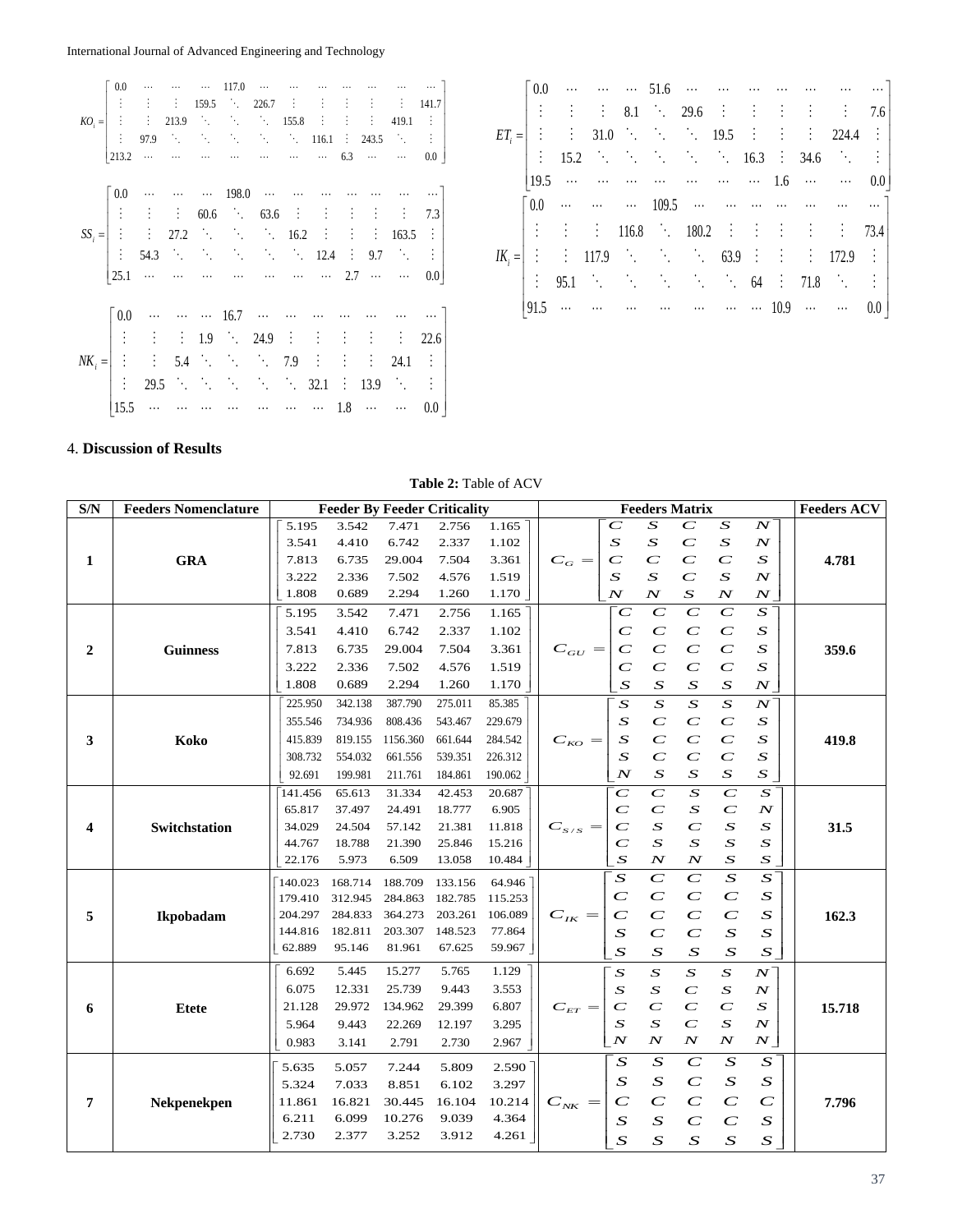





**Fig 4:** Summarized Results of Feeders ACV

### **Conclusion**

This paper has discussed the risk assessment in a power system network using 33kV feeders emanating from TCN, Benin City, Nigeria. The paper could, therefore, serve as a guide for system's operators and engineers when it comes to transmission line planning, expansion and in the determination of the type of maintenance technique suitable for a particular feeder**.**

## **References**

- 1. Airoboman A, Ibhaze A, Amaize P, Okakwu I. Restructuring the Electrical Power Sector for Sustainable Development" 3rd International Conference on African Development Issues CU-ICADI. ISSN, 2016, 2449-075: pp.268-271.
- 2. Amaize P, Airoboman A, Adoghe A, Sanni T. A Model for the Mitigation of Energy Scarcity for a Sustainable Market in Africa" 3rd International Conference on African Development Issues CU-ICADI. ISSN. 2016; 2449-075, 272-274.
- 3. Danielle O. http:/amp/daily post.ng/2016/04/01/fasholagives-reasons-for-power-outage-assures-stability soon/amp/ access (14/7/2016) 11:30am
- 4. Talatu U. http:/amp/www.premiuntimesng.com/news/ 153415-gas-pipeline-vandalism-worsens-nigeriaselectricity-situation-power-minister.html/amp. Access (14/7/2017) 11:50 am
- 5. Sunday O, Richard L, Adefila S, Adavbiele S. Performance Evaluation and Economic Analysis of a Gas Turbine Power Plant in Nigeria Energy Conversion and Management. 2014; 79:431-440.
- 6. Christie E, Ademola A, Olayinka A. The Daunting Challenge of the Nigerian Electricity Supply Industry" Journal of Energy Technologies and Policy. 2015; 5(9) 25-32.
- 7. Airoboman AE, Amaize P, Ibhaze A, Ayo O. Economic Implication of Power Outage in Nigeria: An Industrial Review International Journal of Applied Engineering Research. 2016; 11(7):4930-4933.
- 8. Ise Olorunkanmi OJ. Issues and challenges in the Privatized Power Sector in Nigeria Journal of Sustainable Development Studies. 2014; 6(1):161-174.
- 9. Hassan A, Hamam Y. Providing Electricity to Remote Communities with DC Powered Devices Using Solar PV Systems. IEEE PES-IAS Conference Accra Ghana. 2017; 27-30, 34-39.
- 10. Wenyuan L, Ebrahim V, Paul C. Power System Equipment Ageing IEEE Power and Energy Magazine, 2006, 52-58.
- 11. Wenyuan L, Paul C, Don G, Joseph J. A Risk Evaluation Based Approach to Replacement Strategy of Aged HVDC Components and Its Application at BCTC IEEE Transactions on Power Delivery. 2007; 22(3):1834-1840.
- 12. Yssaad B, Khiat M, Chaker A. Maintenance Optimization for Equipment of Power Distribution System Based on FMECA Method Acta Electrotehnica, Mediaamira Science Publisher. 2012; 53(2):218-223.
- 13. Selvik J, Aven T. A Framework for Reliability and Risk Centered Maintenance Reliability Engineering and System Safety. 2011; 96:324-331.
- 14. Yang T, Qingyou L, Jiajia J, Yan Y, Zhengwei Z. A Framework for Identification of Maintenance Significant